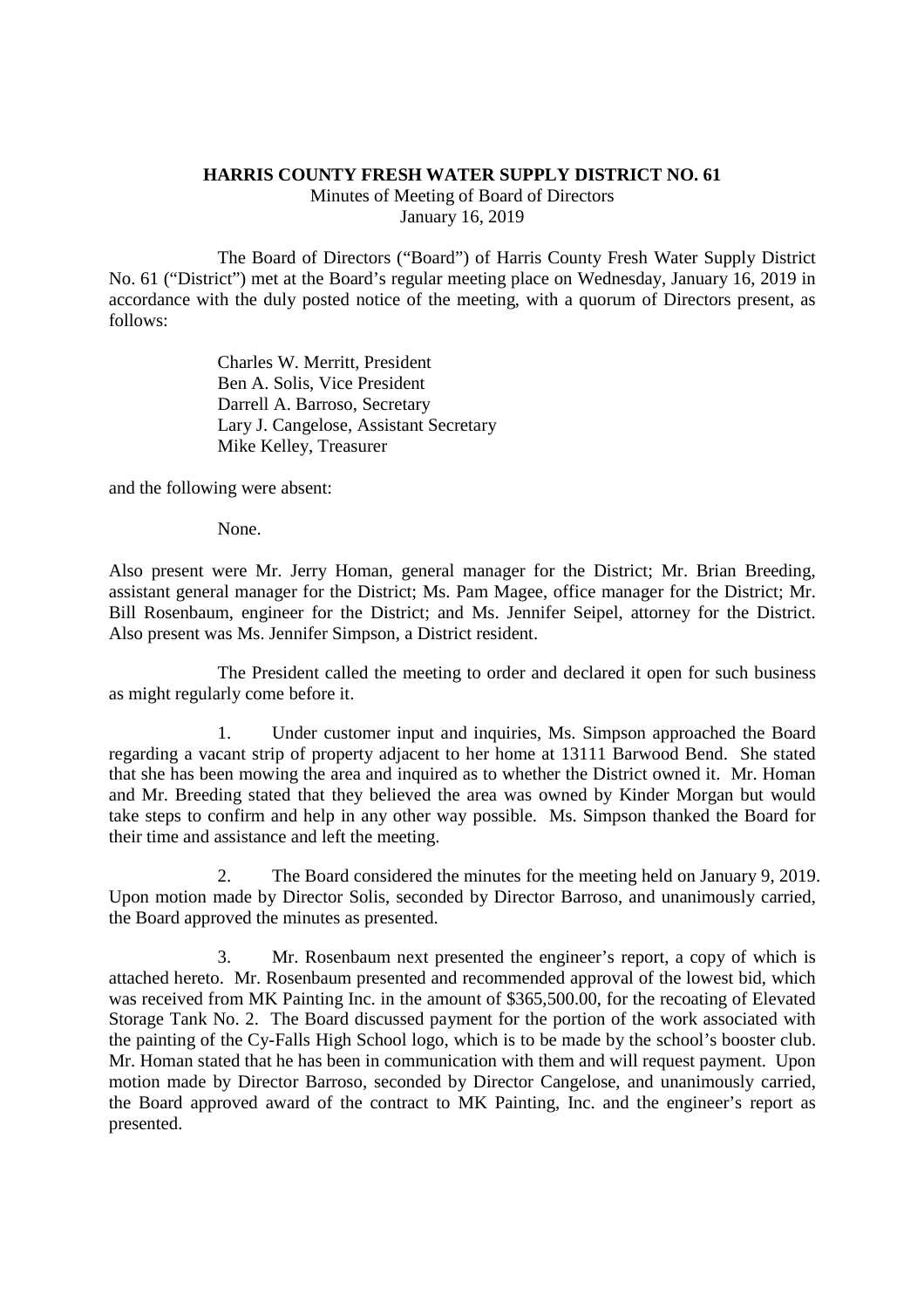4. The Board considered payment of the general fund bills. After review, upon motion made by Director Barroso, seconded by Director Cangelose, and unanimously carried, the Board approved payment of the general fund bills as presented.

5. The Board then discuss the audit continuance letter issued by Mr. Joseph Ellis, the District's auditor. The District previously engaged Mr. Ellis' firm to conduct the audit pursuant to an evergreen contract that does not require renewal. The auditor's letter stated that the estimated fee for the District's 2018 audit is between \$22,000 and \$23,000. The Board expressed their approval.

6. Ms. Magee, Mr. Homan, and Mr. Breeding presented the management report. Ms. Magee reported that the District received their October SPA check from the City of Houston in the amount \$92,707.27.

Mr. Homan reported that Harris County (the "County") has scheduled a Barwood community meeting to discuss County projects in the area.

Mr. Homan also discussed the hiring of two part-time employees to assist with the workload while a District employee is out on maternity leave. After discussion, upon motion made by Director Solis, seconded by Director Barroso, and unanimously carried, the Board approved the hiring of Ms. Kathy Schyma and Ms. Megan Corson on a part-time basis for this spring.

Upon motion made by Director Solis, seconded by Director Kelley, and unanimously carried, the Board approved the management report as presented.

7. The Board lastly considered items for the next Board meeting, including discussion of the adoption of tax exemptions and an order levying penalties for delinquent tax payments.

There being no further business to come before the Board, the meeting was adjourned.

**Secretary**